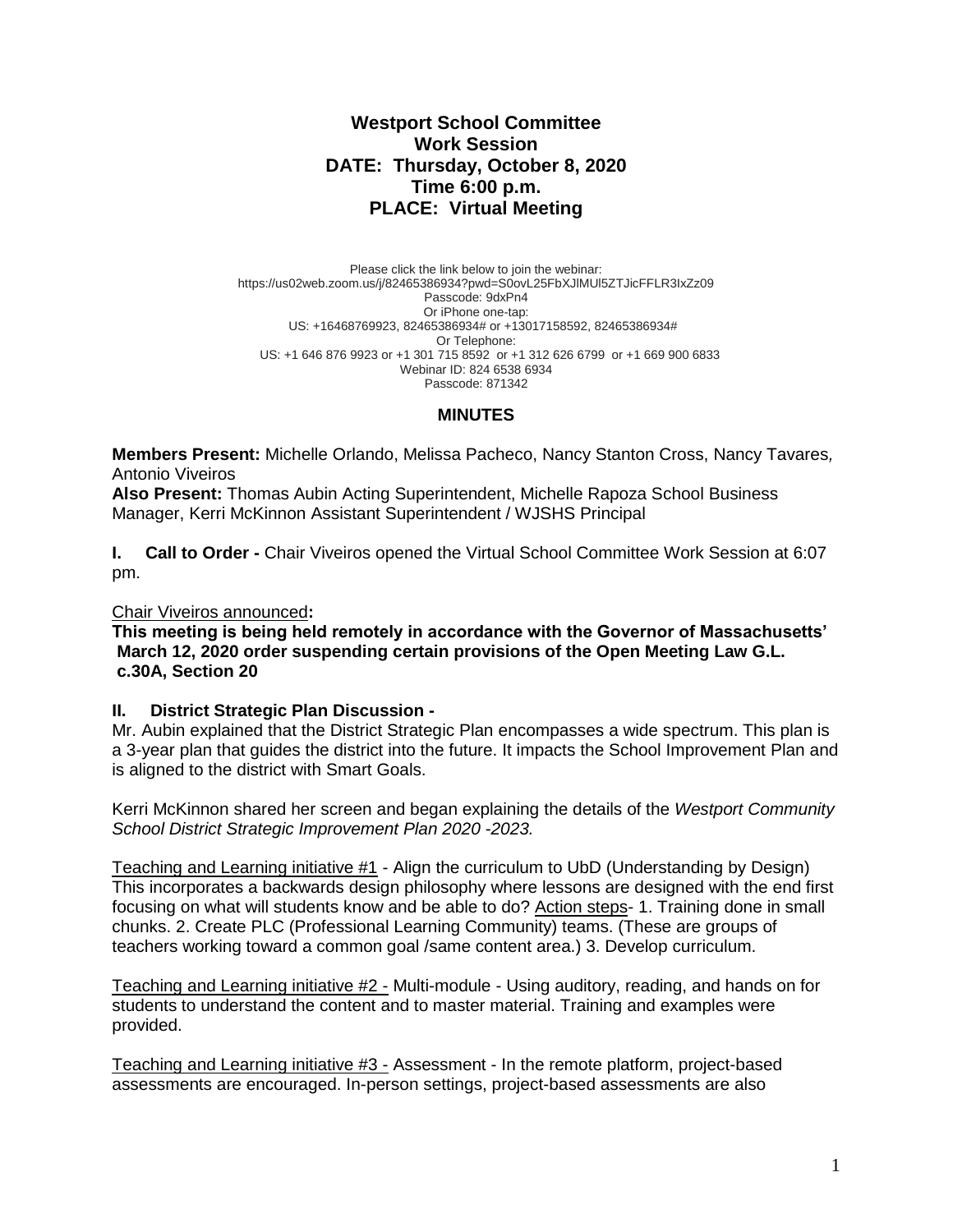encouraged, however there is still a need for traditional assessments. Utilizing data to analyze where the gaps are.

Family and Community Engagement initiative #1 - Monthly Student/Parent forums will take place, they will have one on October 19, 2020. General weekly social media posts, provide weekly communication for example check in with students not participating.

Wildcat Student of the Month - Will be looking for students that serve as a role model in the remote learning environment.

Family and Community Engagement initiative #2 - Community Service - Looking to have a Community Service graduation requirement. Students will experience volunteer work. Build a nexus between community and schools.

Discussion took place on providing enrichment activities after the school day ends. The idea of having advisory block with adults having advisory groups for remediation support, enrichment, and establishing a rapport and connection with students was mentioned.

Sustainable Funding Access and Equity - 1. Pursue revenue sources.

Improve Community Perceptions - Improving academic performance, implement new programming, improve communication by using social media, principal newsletters.

A question was raised on acceptance and buy-in of this plan. Ms. McKinnon mentioned it is important to plan time into the school schedule. Mondays are a completely remote day with  $\frac{1}{2}$ day asynchronous work for students. 1. Time needs to be provided. 2. Roll out in chunks, work on one section at a time. Also important, this work needs to be useful in the classroom and be a guide for daily lessons.

Discussion on programming both academics and technical took place. Mr. Aubin mentioned offering technical trades, providing early college, IT Cyber Security, Women in STEM, as well as build athletics and music programs. Medical Club was added and they are now exploring a CNA program with the American Red Cross. Mr. Aubin has been in touch with Dr. Douglass from BCC and the Dean of STEM and Engineering at UMD. Westport students would be able to earn college credits and pursue a college pathway. Students pursuing a career pathway could have the opportunity for a paid internship with businesses or with NGO (non-government organizations). Also being explored is having a bank to sponsor financial literacy.

Looking at stage 1 sometime in October 2020.

NEASC visit is upcoming and they will be looking for a rigorous curriculum.

Approval is needed by the members for the District Strategic Plan. This will be added to the next meeting.

## **III. Changes in Structure for MAC / WES / and the WJSHS -**

Mr. Aubin informed everyone it is time to take a look at structural and personnel changes now that moving into the new grades 5-12 school is coming up soon. This will change WES into grades 1-4 and MAC into Pre-K, K. Mr. Aubin is working on a preliminary structure.